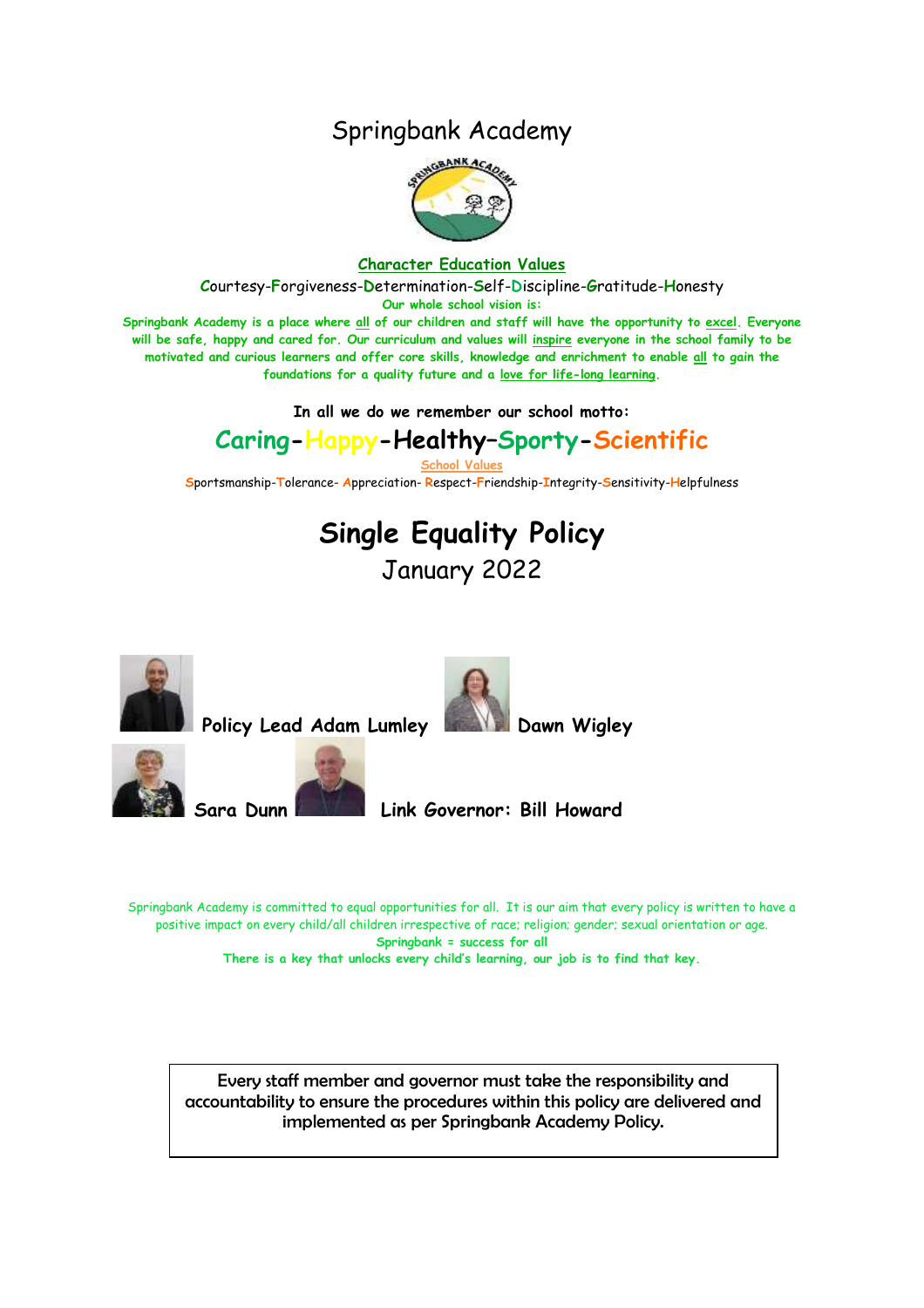### **1. Mission statement**

At Springbank Academy, we are committed to ensuring equality of education and opportunity for all pupils, staff, parents and carers receiving services from the school, irrespective of race, culture, gender identity, sexual identity, disability, special educational need, faith or religion, age or socio-economic background. We aim to develop a culture of inclusion and diversity in which all those connected to the school feel proud of their identity and able to participate fully in school life.

The achievement of pupils will be monitored by race, gender, socio-economic background and disability and we will use this data to support pupils, raise standards and ensure inclusive teaching. We will tackle discrimination by the positive promotion of equality, challenging bullying and stereotypes and creating an environment which champions respect for all. At Springbank Academy, we believe that diversity is a strength, which should be respected and celebrated by all those who learn, teach and visit here.

## **2. Mainstreaming equality into policy and practice**

As well as the specific actions set out beneath this plan, the school operates equality of opportunity in its day-to-day practice in the following ways:

## **Teaching and learning**

We aim to provide all our pupils with the opportunity to succeed, and to reach the highest level of personal achievement. To do this, we will:

- Use contextual data to improve the ways in which we provide support to individuals and groups of pupils.
- Monitor achievement data by ethnicity, gender, socio-economic background and disability and action any gaps.
- Take account of the achievement of all pupils when planning for future learning and setting challenging targets.
- Ensure equality of access for all pupils and prepare them for life in a diverse society.
- Use materials that reflect the diversity of the school, population and local community in terms of race, gender and disability, without stereotyping.
- Promote attitudes and values that will challenge racist and other discriminatory behaviour or prejudice.
- Provide opportunities for pupils to appreciate their own culture and celebrate the diversity of other cultures.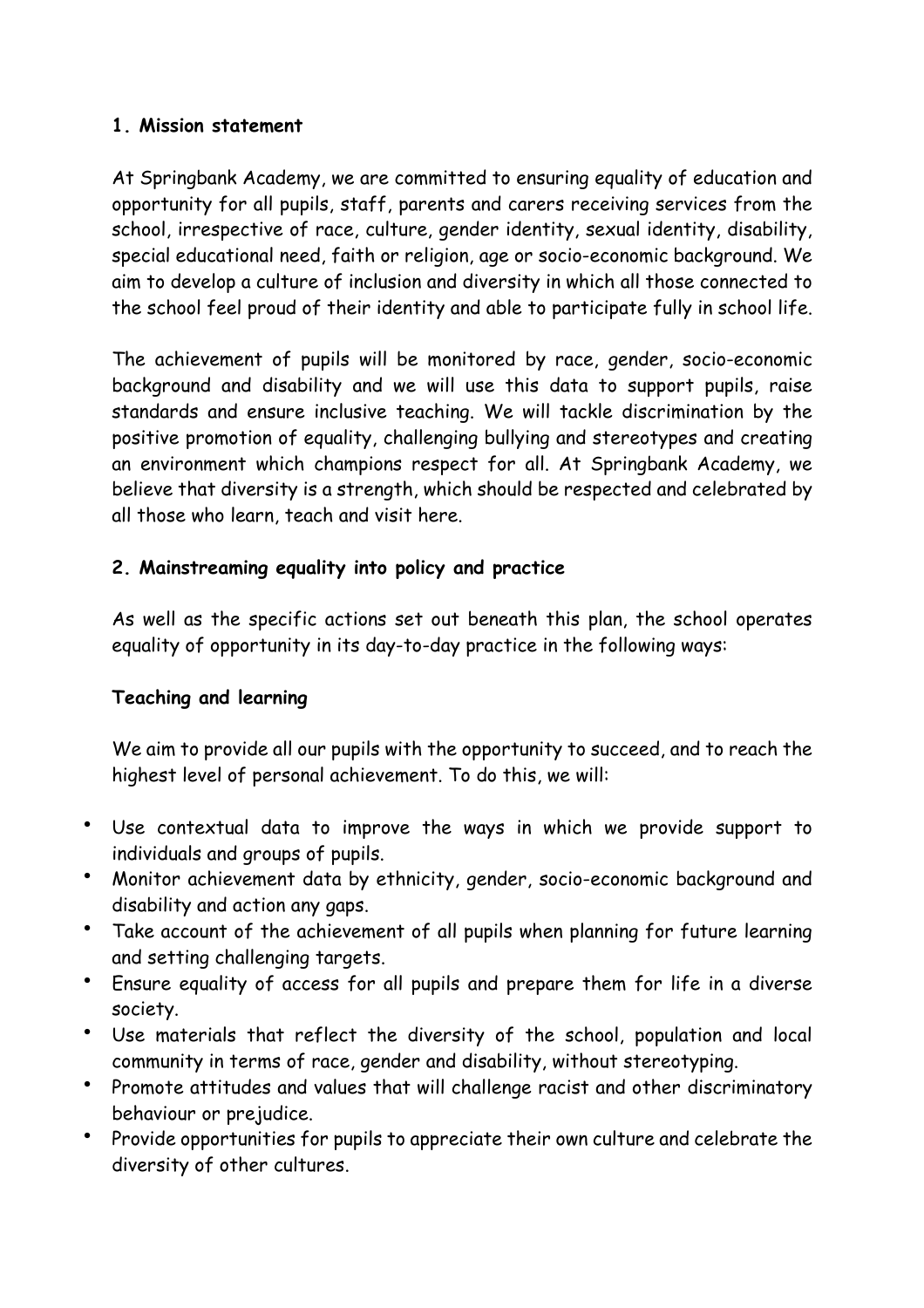- Seek to involve all parents in supporting their child's education.
- Encouraging classroom and staffroom discussion of equality issues which reflect on social stereotypes, expectations and the impact on learning.
- Including teaching and classroom-based approaches appropriate for the whole school population, which are inclusive and reflective of our pupils.

### **Admissions and exclusions**

Our admissions arrangements are fair and transparent, and do not discriminate on race, gender, disability or socio-economic factors. Admissions to the school are coordinated by the Local Authority admissions team.

Exclusions will always be based on the school's Behaviour Policy. We will closely monitor exclusions to avoid any potential adverse impact and ensure any discrepancies are identified and dealt with.

## **3. Equal Opportunities for Staff**

This section deals with aspects of equal opportunities relating to staff at Springbank Academy.

We are committed to the implementation of equal opportunities principles and the monitoring and active promotion of equality in all aspects of staffing and employment.

All staff appointments and promotions are made on the basis of merit and ability and in compliance with the law. However, we are concerned to ensure wherever possible that the staffing of the school reflects the diversity of our community.

### **Employer duties**

As an employer we need to ensure that we eliminate discrimination and harassment in our employment practice and actively promote equality across all groups within our workforce.

Equality aspects such as gender, race, disability, sexual orientation, gender reassignment and faith or religion are considered when appointing staff or reevaluating staff structures, to ensure decisions are free of discrimination.

Actions to ensure this commitment is met include:

Monitoring recruitment and retention including bullying and harassment of staff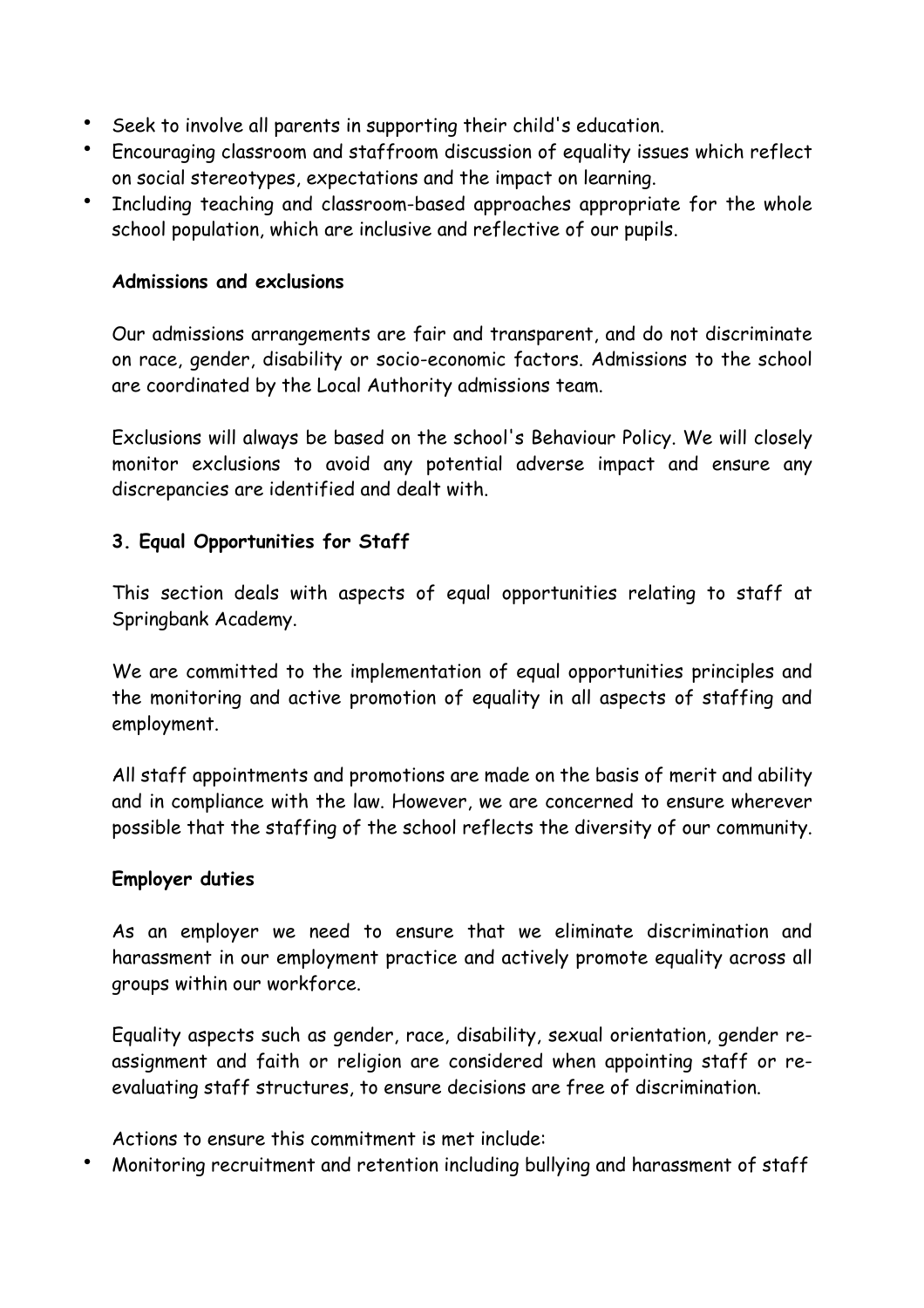- Continued professional development opportunities for all staff
- Senior Leadership Team support to ensure equality of opportunity for all

## **4. Equality and the law**

The equality objectives in Section 10 below address our duties under current equality legislation, up to and including the Equality Act 2010.

The action plan at the end of this Equality Plan outlines the actions Springbank Academy will take to meet the general duties detailed below.

## **4a. Race Equality**

This section of the plan reflects the general and specific duties of schools as detailed in The Race Relations Act 1976 and as amended by The Race Relations (Amendment) Act 2000.

The General Race Equality Duty requires us to have due regard to the need to:

- Fliminate racial discrimination
- Promote equality of opportunity
- Promote good relations between people of different racial groups

Under our specific duty we will:

- Prepare an Equality Plan.
- Assess the impact of our policies, including this Plan, on pupils, staff and parents by ethnicity including, in particular, the achievement levels of these pupils.
- Monitor the impact our plans and policies have on such pupils, staff and parents towards raising the achievement of minority ethnic groups.

## **4b. Disability**

This section should be read in conjunction with the school's Special Educational Needs Policy and Accessibility Strategy.

## **Definition of disability**

The Disability Discrimination Act 2005 (DDA) defines a disabled person as someone who has 'a physical or mental impairment which has a substantial or longterm adverse effect on his or her ability to carry out normal day-to-day activities'.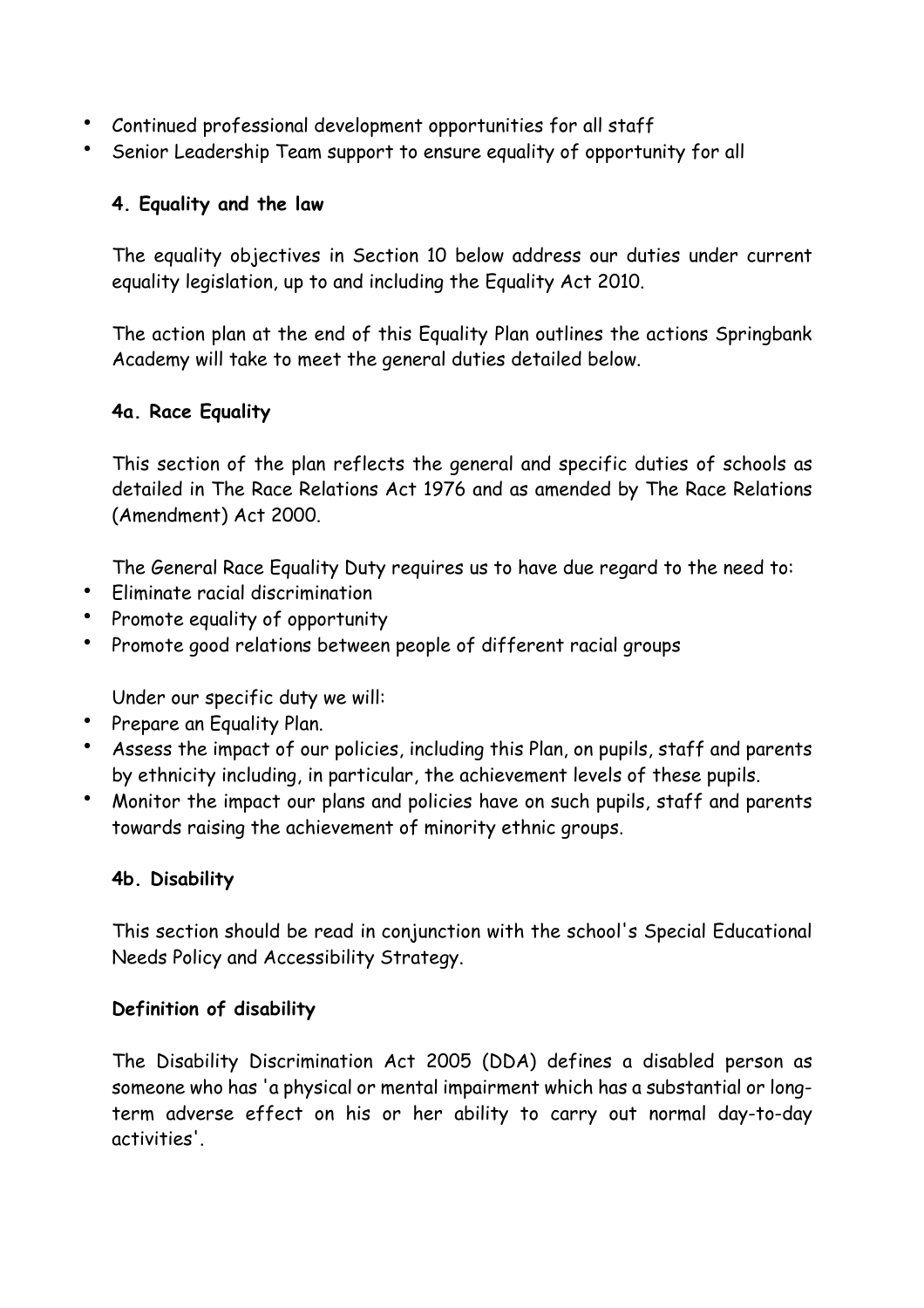The DDA 2005 has also extended the definition of disability as follows:

- People with HIV, multiple sclerosis and cancer (although not all cancers) are deemed disabled before they experience the long-term and substantial adverse effect on their activities.
- Section 18 has been amended so that individuals with a mental illness no longer have to demonstrate that it is "clinically well-recognised", although the person must still demonstrate a long-term and substantial adverse impact on his/her ability to carry out normal day-to-day activities.

## **Legal duties**

The Disability Discrimination Act (DDA) 2005 placed a general duty on schools, requiring them to have due regard for the following when carrying out and delivering services:

- Promoting equality of opportunity between disabled people and other people.
- Eliminating discrimination and harassment of disabled people that is related to their disability.
- Promoting positive attitudes towards disabled people.
- Encouraging participation in public life by disabled people.
- Taking steps to meet disabled people's needs, even if this requires more favourable treatment.

Under our specific duty we will:

- Prepare and publish an Equality Plan which covers the requirements for a Disability Equality Scheme identifying our disability equality goals and actions to meet them.
- Review and revise this Scheme every three years.

## **4c. Gender Equality**

The Gender Equality Duty 2006 places a general and specific duty on schools to eliminate unlawful discrimination and harassment on the grounds of gender and to promote equality of opportunity between female and male pupils and between women and men and transgender people.

Under our general duty we will actively seek to:

- Eliminate unlawful discrimination and harassment on grounds of sex and gender reassignment.
- Promote equality between people.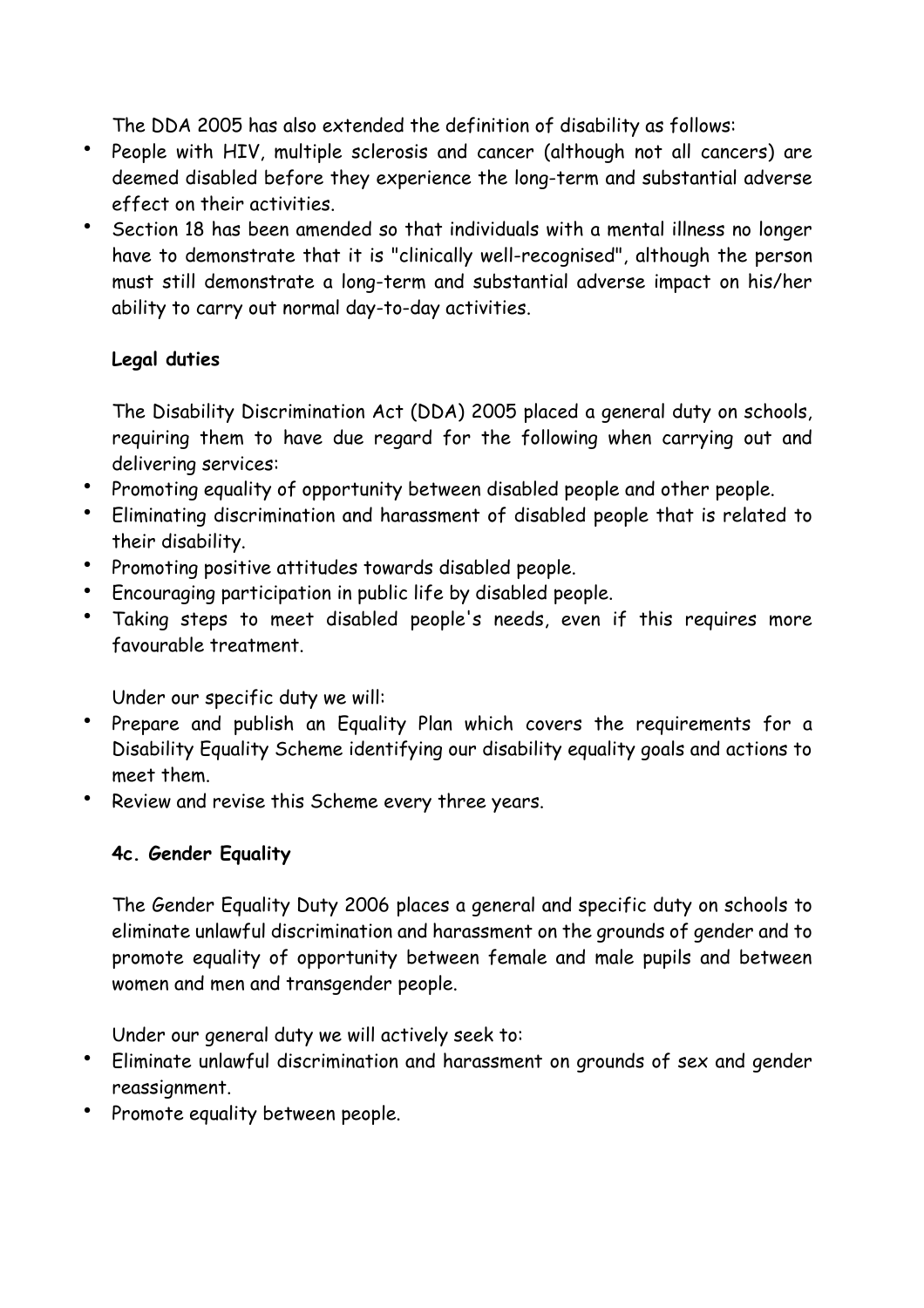Under our specific duty we will:

- Prepare and publish an Equality Plan which covers the requirements for a Gender Equality Scheme identifying our gender equality goals and actions to meet them
- Review and revise this Scheme every three years.

## **4d. Sexual Orientation**

The Equality Act 2006 made provision for regulations to be introduced to extend protection against discrimination on grounds of religion or belief to sexual orientation.

The Equality Act (Sexual Orientation) Regulations 2007 came into force on 30 April 2007, and they make discrimination unlawful in the area of goods, facilities and services on grounds of sexual orientation. For schools this means admissions, benefits and services for pupils and treatment of pupils.

## **4e. Community cohesion**

The Education and Inspections Act 2006 inserted a new section 21(5) to the Education Act 2002, introducing a duty on the governing bodies of state schools to promote community cohesion. Community cohesion encompasses promoting good relations between pupils from different races, faiths / beliefs and socioeconomic backgrounds. The duty came into force on 1 September 2007.

## **5. Consultation and involvement**

It is a requirement that the development of this plan and the actions within it have been informed by the input of staff, pupils and parents and carers. We have achieved this by using the following to shape the plan:

- Feedback from parent questionnaires and Teaching and Learning Conferences.
- Input from staff surveys or through staff development meetings / INSET.
- Feedback from Pupil voice, within lessons, whole school surveys on children's attitudes to self and school.
- Issues raised in annual reviews or reviews of progress in Personalised Provision Maps, mentoring and support.
- Feedback at Local Governing board meetings.

## **6. Roles and Responsibilities**

The role of Governors: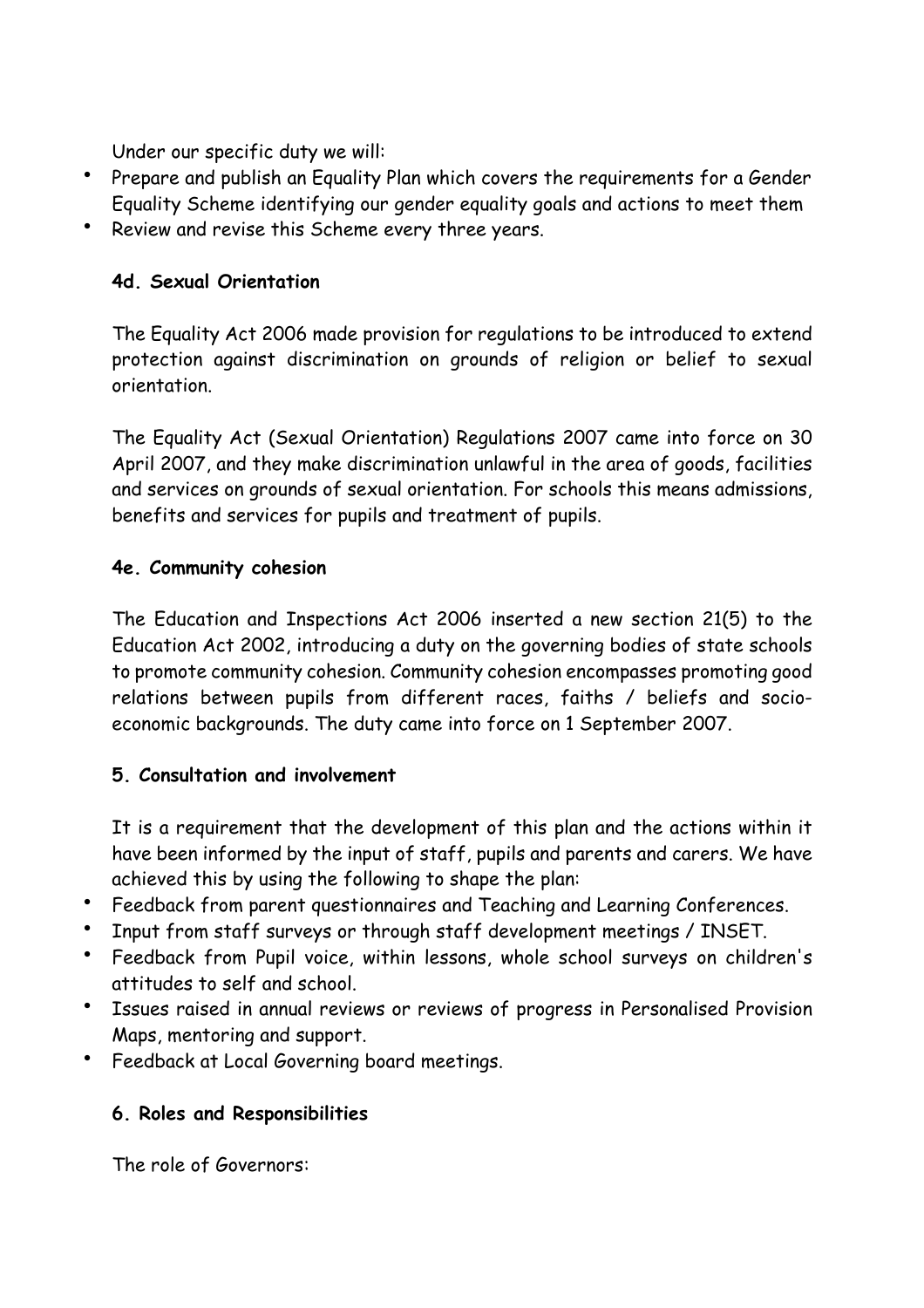- The Local Governing Board has set out its commitment to equal opportunities in this plan and it will continue to do all it can to ensure that the school is fully inclusive to pupils, and responsive to their needs based on race, gender and disability.
- The Local Governing Board seeks to ensure that people are not discriminated against when applying for jobs at our school on grounds of race, gender or disability.
- The governors take all reasonable steps to ensure that the school environment gives access to people with disabilities, and also strive to make school communications as inclusive as possible for parents, carers and pupils.
- The governors welcome all applications to join the school, whatever a child's socio-economic background, race, gender or disability.
- The Local Governing Board ensures that no child is discriminated against whilst in our school on account of their race, sex or disability.

The role of the Headteacher:

- It is the headteacher's role to implement the school's Equality Plan and s/he is supported by the governing body in doing so.
- It is the Headteacher's role to ensure that all staff are aware of the Equality Plan, and that teachers apply these guidelines fairly in all situations.
- The Headteacher ensures that all appointment panels give due regard to this plan, so that no-one is discriminated against when it comes to employment or training opportunities.
- The Headteacher promotes the principle of equal opportunity when developing the curriculum, and promotes respect for other people and equal opportunities to participate in all aspects of school life.
- The Headteacher treats all incidents of unfair treatment and any incidents of bullying or discrimination, including racist incidents, with due seriousness.

The role of all staff: teaching and non-teaching:

- All staff will ensure that all pupils are treated fairly, equally and with respect, and will maintain awareness of the school's Equality Plan.
- All staff will strive to provide material that gives positive images based on race, gender and disability, and challenges stereotypical images.
- All staff will challenge any incidents of prejudice, racism or homophobia, and record any serious incidents, drawing them to the attention of the headteacher.
- Teachers support the work of ancillary or support staff and encourage them to intervene in a positive way against any discriminatory incidents.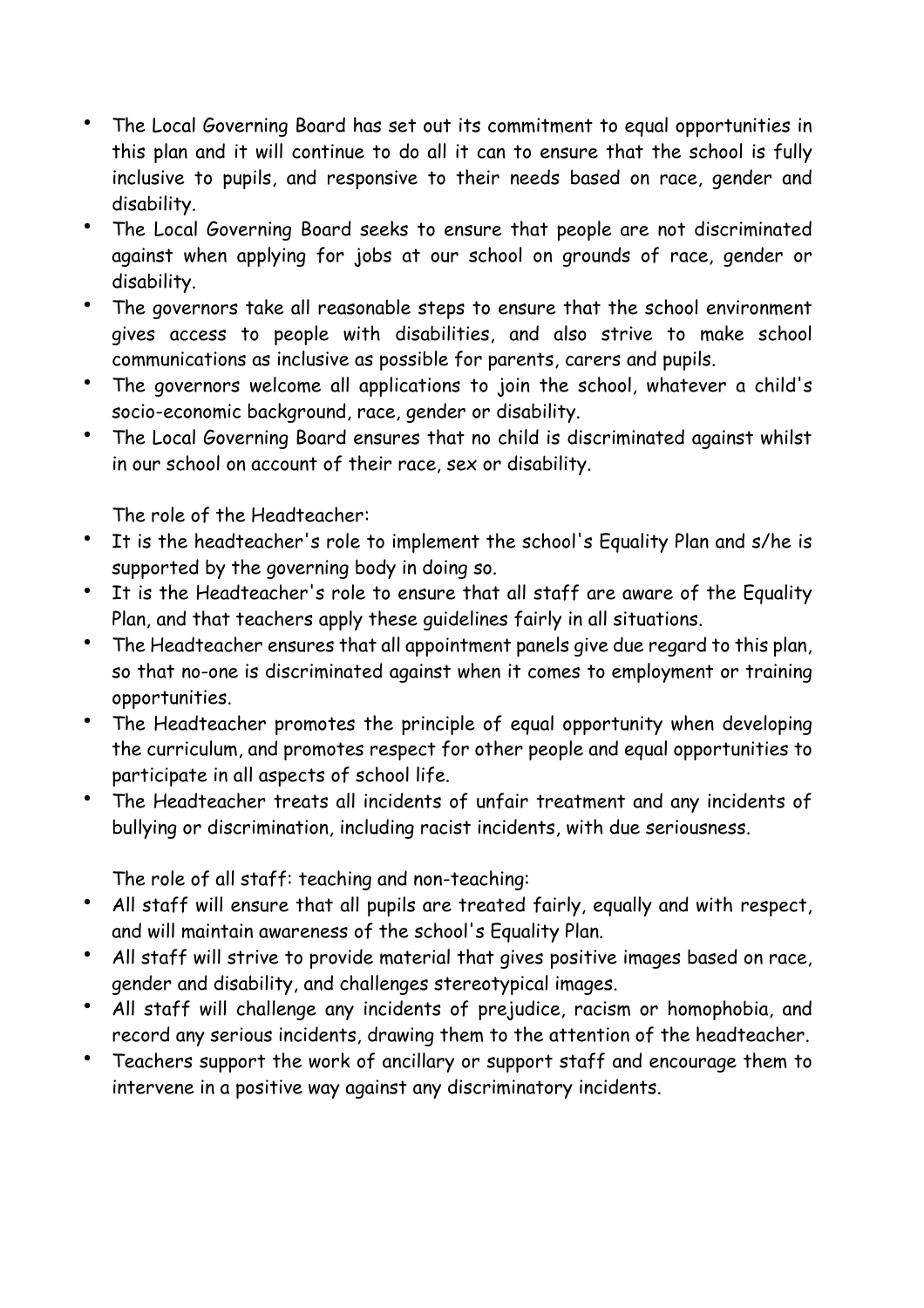## **7. Tackling discrimination**

Harassment on account of race, gender, disability or sexual orientation is unacceptable and is not tolerated within the school environment.

All staff are expected to deal with any discriminatory incidents that may occur. They are expected to know how to identify and challenge prejudice and stereotyping; and to support the full range of diverse needs according to a pupil's individual circumstances.

Racist and homophobic incidents and other incidents of harassment or bullying are dealt with by the member of staff present, escalating to a class teacher / Headteacher where necessary. All incidents are reported to the Headteacher and racist incidents are reported to the Local Governing Board and Trust where appropriate.

## **What is a discriminatory incident?**

Harassment on grounds of race, gender, disability, sexual orientation or other factors such as socio-economic status, can take many forms including verbal or physical abuse, name calling, exclusion from groups and games, unwanted looks or comments, jokes and graffiti.

A racist incident is defined by the Stephen Lawrence Inquiry Report (1999) as: 'any incident which is perceived to be racist by the victim or any other person'.

## **Types of discriminatory incident**

Types of discriminatory incidents that can occur are:

- Physical assault against a person or group because of their colour, ethnicity, nationality, disability, sexual orientation or gender.
- Use of derogatory names, insults and jokes.
- Racist, sexist, homophobic or discriminatory graffiti.
- Provocative behaviour such as wearing racist, sexist, homophobic or discriminatory badges or insignia.
- Bringing discriminatory material into school.
- Verbal abuse and threats.
- Incitement of others to discriminate or bully due to victim's race, disability, gender or sexual orientation.
- Discriminatory comments in the course of discussion.
- Attempts to recruit others to discriminatory organisations and groups.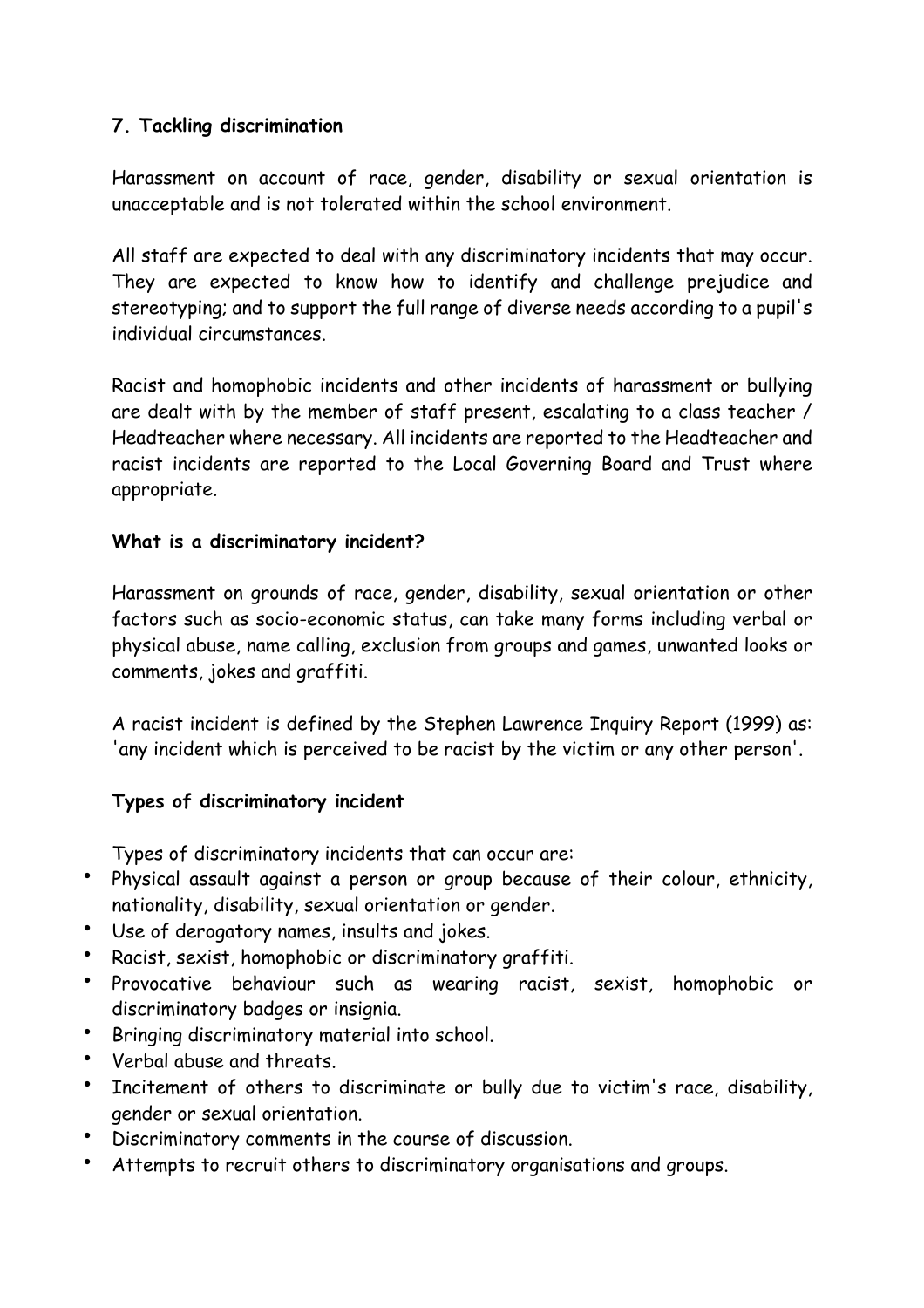- Ridicule of an individual for difference e.g. food, music, religion, dress etc.
- Refusal to co-operate with other people on grounds of race, gender, disability or sexual orientation.

### **Responding to and reporting incidents**

It should be clear to pupils and staff how they report incidents. All staff, teaching and non-teaching, should view dealing with incidents as vital to the wellbeing of the whole school.

## **8. Review of progress and impact**

The Plan has been agreed by our Local Governing Board. We have a rolling programme for reviewing our school policies and their impact. In line with legislative requirements, we will review progress against our Equality Plan annually and review the entire plan and accompanying action plan on a three-year cycle.

We make regular assessments of pupils' learning and use this information to track pupil progress. As part of this process, we regularly monitor achievement by ethnicity, gender and disability, to ensure that all groups of pupils are making the best possible progress and take appropriate action to address any gaps.

## **9. Publishing the plan**

In order to meet the statutory requirements to publish a Disability Equality Scheme and Gender Equality Scheme, we will:

- Publish our plan on the school website.
- Make sure hard copies are available.

## **10. Action Plan**

**Action plan 2021-2025 Attainment**

**Equality Objective:** To explore and understand all issues to impact on a COVID-19 recovery programme for all pupils, but particularly those children who have undertaken home-learning in lockdowns and those with protected characteristics.

### **Actions JV / AL / EL**

- 1. When available explore the local statistics and compare with the national which is the school's expectation for all children. JV/AL
- 2. Identify the learning gaps between all vulnerable groups to ensure they achieve the expected levels over a year and from the start to the end of a key stage, across the curriculum.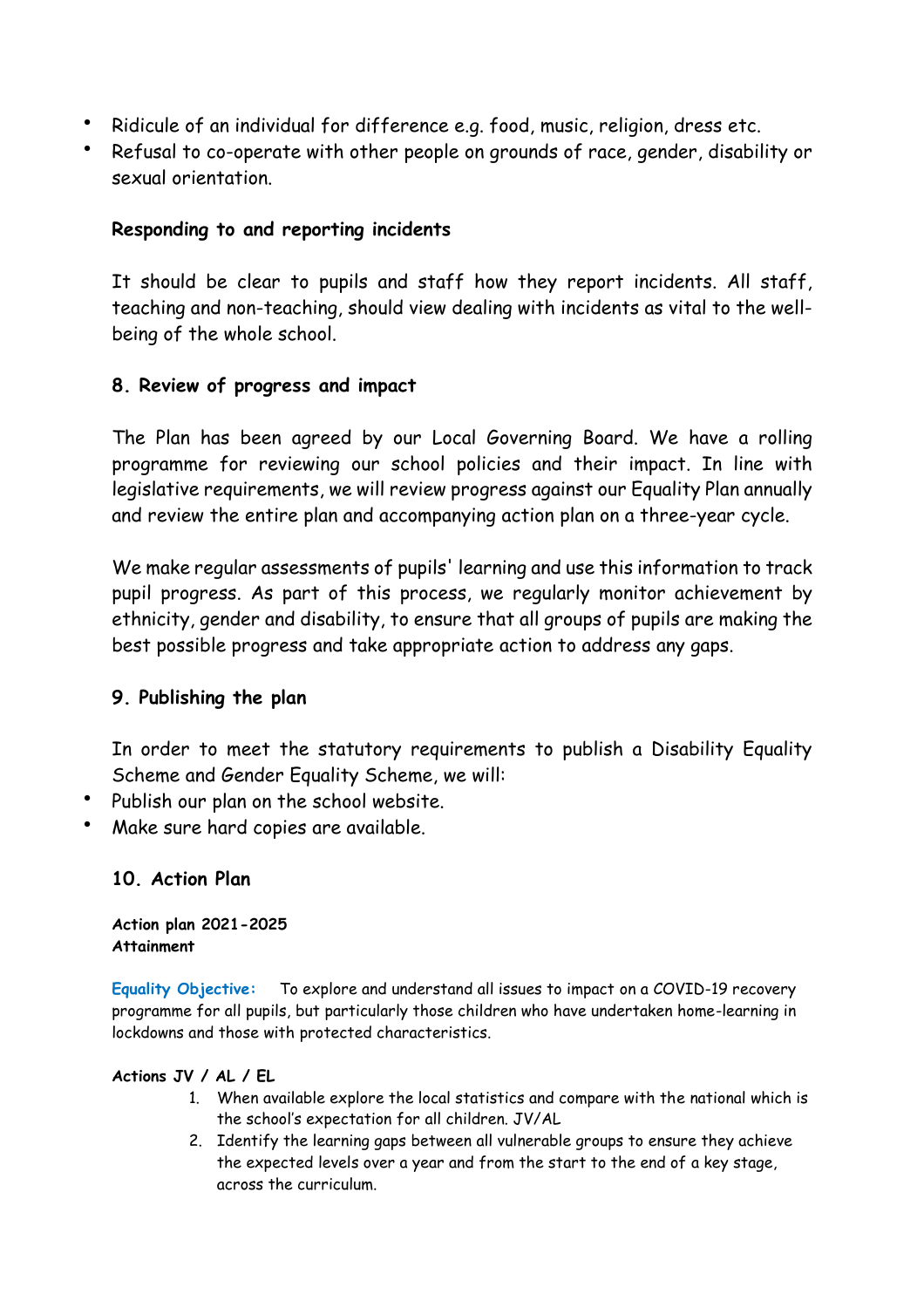- 3. Analyse disadvantaged data in detail drilling down to individual attainment. Particularly the newly eligible FSM pupils.
- 4. Evaluate current pedagogy and teaching introduced in flip/remote learning and roll out the successful ones across school. Blended Learning, writing sequence, perfect assessment. HT/AL
- 5. Consult with the school community; parents/carers through Teaching and learning conferences; staff through achievement meetings and briefings and pupils through pupil voice sessions (Talk circles), pupil learning surveys.
- 6. Explore best practice in schools locally and nationally who have similar issues. Extend our practice through working with schools demonstrating best practice, including those within the WHPT. JV/AL
- 7. Sharing best practice with schools nationally. (NPQ online)

### **Research vision**

To use the information gathered to develop new teaching pedagogy and pupil skills in maths, writing and reading progression. Connections to be made across the curriculum. Focus to be on all vulnerable groups.

### **Attendance**

**Equality Objective:** To explore and understand the reasons for all absence and what support can be given to individual pupils and families to begin to improve attendance rates.

### **ACTIONS AL / CC /TO / DW / JV**

The schools attendance figures show that some pupils on roll have disproportionately higher absentee levels than that of their peers.

- 1. Explore all categories of pupils that have an absence rate. Is there a particular vulnerable group? **AL/HR**
- 2. Do adults within school understand the reasons for absence? **HR/TO ongoing**
- 3. What impact does this absence have on the pupil's progress from their starting points? **AL**
- 4. Involve parents/carers; governors and targeted support. What support would make a difference to the absence rate?
- 5. Identify best practice from other schools with similar issues.
- 6. Explore ways of refining policy in school.

#### **Research vision**

To reduce the number of Absentees over the year. To increase attendance of children from identified vulnerable groups. Use flip learning for recovery.

To apply reasonable adjustments and a support programme to all children with disabilities and complex health needs who need to attend medical appointments.

Attendance articles in newsletters.

#### **Additional Objective:**

**Our data did not identify any areas of concern in relation to religion or belief or to age. However we have decided to include actions in these areas as noted below:**

To keep high profile British and STARFISH Values to prepare our children for becoming successful citizens for entering the future workplace.

#### ACTIONS:

- 1. Create a new pupil STARFISH film. SK
- 2. Maintain the use of STARFISH Values throughout the school day. All staff